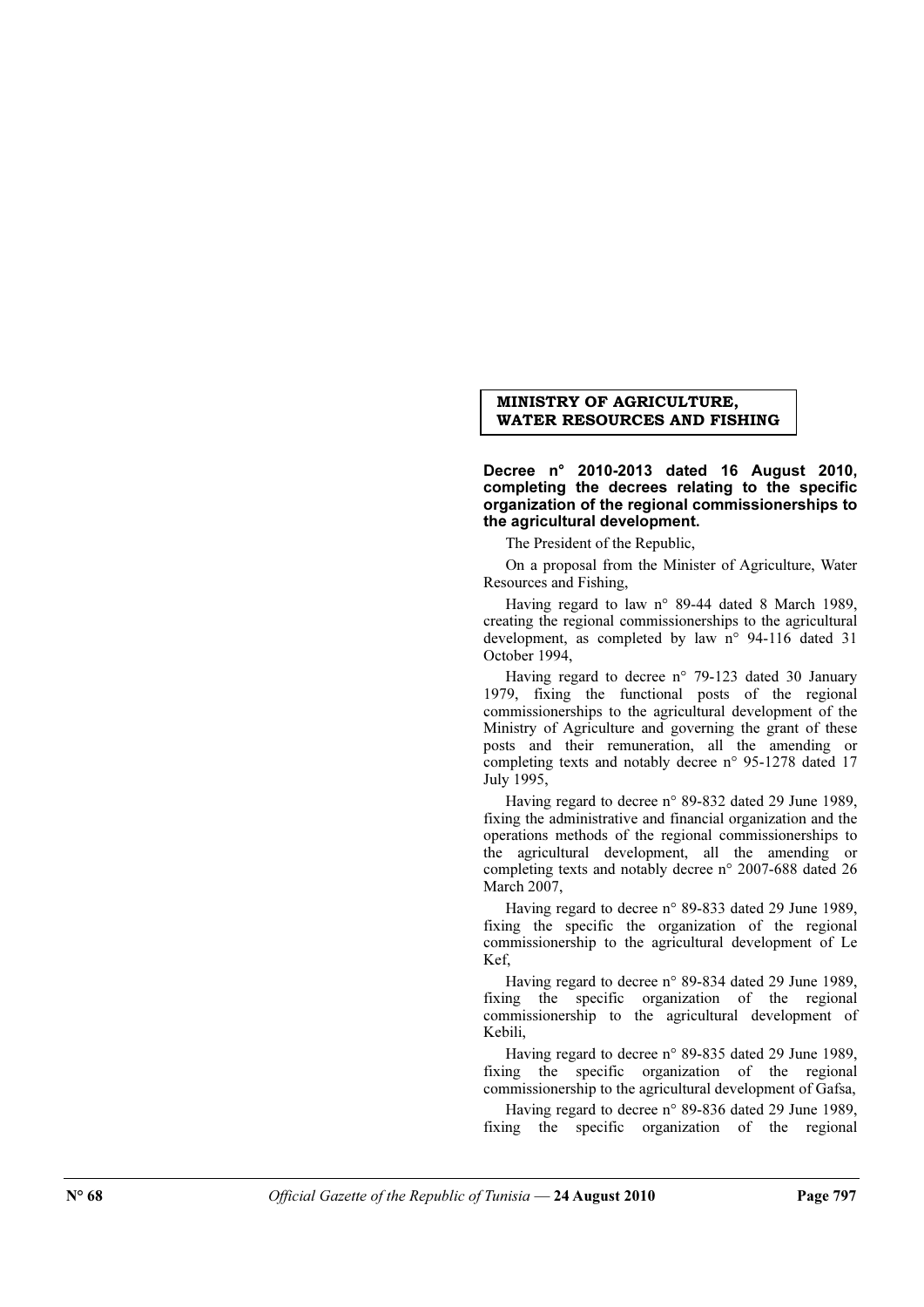commissionership to the agricultural development of Kairouan,

Having regard to decree n° 89-1229 dated 31 August 1989, fixing the specific organization of the regional commissionership to the agricultural development of Tataouine,

Having regard to decree n° 89-1230 dated 31 August 1989, fixing the specific organization of the regional commissionership to the agricultural development of Tozeur,

Having regard to decree n° 89-1231 dated 31 August 1989, fixing the specific organization of the regional commissionership to the agricultural development of Médenine, as completed by decree n° 95-832 dated 2 May 1995,

Having regard to decree n° 89-1232 dated 31 August 1989, fixing the specific organization of the regional commissionership to the agricultural development of Gabès, as completed by decree n° 95-833 dated 2 May 1995,

Having regard to decree n° 89-1233 dated 31 August 1989, fixing the specific organization of the regional commissionership to the agricultural development of Sidi Bouzid,

Having regard to decree n° 89-1234 dated 31 August 1989, fixing the specific organization of the regional commissionership to the agricultural development of Sfax, as completed by decree n° 95-834 dated 2 May 1995,

Having regard to decree n° 89-1235 dated 31 August 1989, fixing the specific organization of the regional commissionership to the agricultural development of Kasserine,

Having regard to decree n° 89-1236 dated 31 August 1989, fixing the specific organization of the regional commissionership to the agricultural development of Mahdia, as completed by decree n° 95-835 dated 2 May 1995,

Having regard to decree n° 89-1237 dated 31 August 1989, fixing the specific organization of the regional commissionership to the agricultural development of Monastir, as completed by decree n° 95-836 dated 2 May 1995,

Having regard to decree n° 89-1238 dated 31 August 1989, fixing the specific organization of the regional commissionership to the agricultural development of Sousse, as completed by decree n° 95-837 dated 2 May 1995,

Having regard to decree n° 89-1239 dated 31 August 1989, fixing the specific organization of the regional commissionership to the agricultural development of Béja, as completed by decree n° 95-838 dated 2 May 1995,

Having regard to decree n° 89-1240 dated 31 August 1989, fixing the specific organization of the regional commissionership to the agricultural development of Jendouba, as completed by decree n° 95-839 dated 2 May 1995,

Having regard to decree n° 89-1241 dated 31 August 1989, fixing the specific organization of the regional commissionership to the agricultural development of Siliana,

Having regard to decree n° 89-1242 dated 31 August 1989, fixing the specific organization of the regional commissionership to the agricultural development of Zaghouan,

Having regard to decree n° 89-1243 dated 31 August 1989, fixing the specific organization of the regional commissionership to the agricultural development of Bizerte, as completed by decree n° 95-840 dated 2 May 1995,

Having regard to decree n° 89-1244 dated 31 August 1989, fixing the specific organization of the regional commissionership to the agricultural development of Nabeul, as completed by decree n° 95-841 dated 2 May 1995,

Having regard to decree n° 89-1245 dated 31 August 1989, fixing the specific organization of the regional commissionership to the agricultural development of Ben Arous, as completed by decree n° 95-842 dated 2 May 1995,

Having regard to decree n° 2001-419 dated 13 February 2001, fixing the attributions of the Ministry of Agriculture,

Having regard to decree n° 2001-420 dated 13 February 2001, organizing the Ministry of Agriculture, as amended and completed by decree n° 2010-625 dated 5 April 2010,

Having regard to decree n° 2001-1521 dated 25 June 2001, fixing the specific organization of the regional commissionership to the agricultural development of Ariana, as completed by decree n° 2002-1624 dated 9 July 2002,

Having regard to decree n° 2001-1522 dated 25 June 2001, fixing the specific organization of the regional commissionership to the agricultural development of Manouba,

Having regard to decree  $n^{\circ}$  2005-1409 dated 05 May 2005, fixing the specific organization of the regional commissionership to the agricultural development of Tunis,

Having regard to decree n° 2006-1245 dated 24 April 2006, fixing the grant and withdrawal scheme of the functional posts of the central administration,

Having regard to decree n° 2010-72 dated 14 January 2010, appointing the Government members,

Having regard to the opinion of the Minister of Finance,

Having regard to the opinion of the Administrative Tribunal.

Decrees the following :

Article one - Is added after first dash of article one of the decrees n° 89-833, 834, 835, 836 dated 29 June 1989 and n° 89-1229, 1230, 1231, 1232, 1233, 1234, 1235, 1236, 1237, 1238, 1239, 1240, 1241, 1242, 1243, 1244, 1245 dated 31 August 1989 and n° 2001-1521, 1522 dated 25 June 2001 and decree n° 2005-1409 dated 5 May 2005 referred to above, what follows:

- Division of biological agriculture.

Art. 2 - Are added to the decrees mentioned in article one above article 3 bis worded as follows :